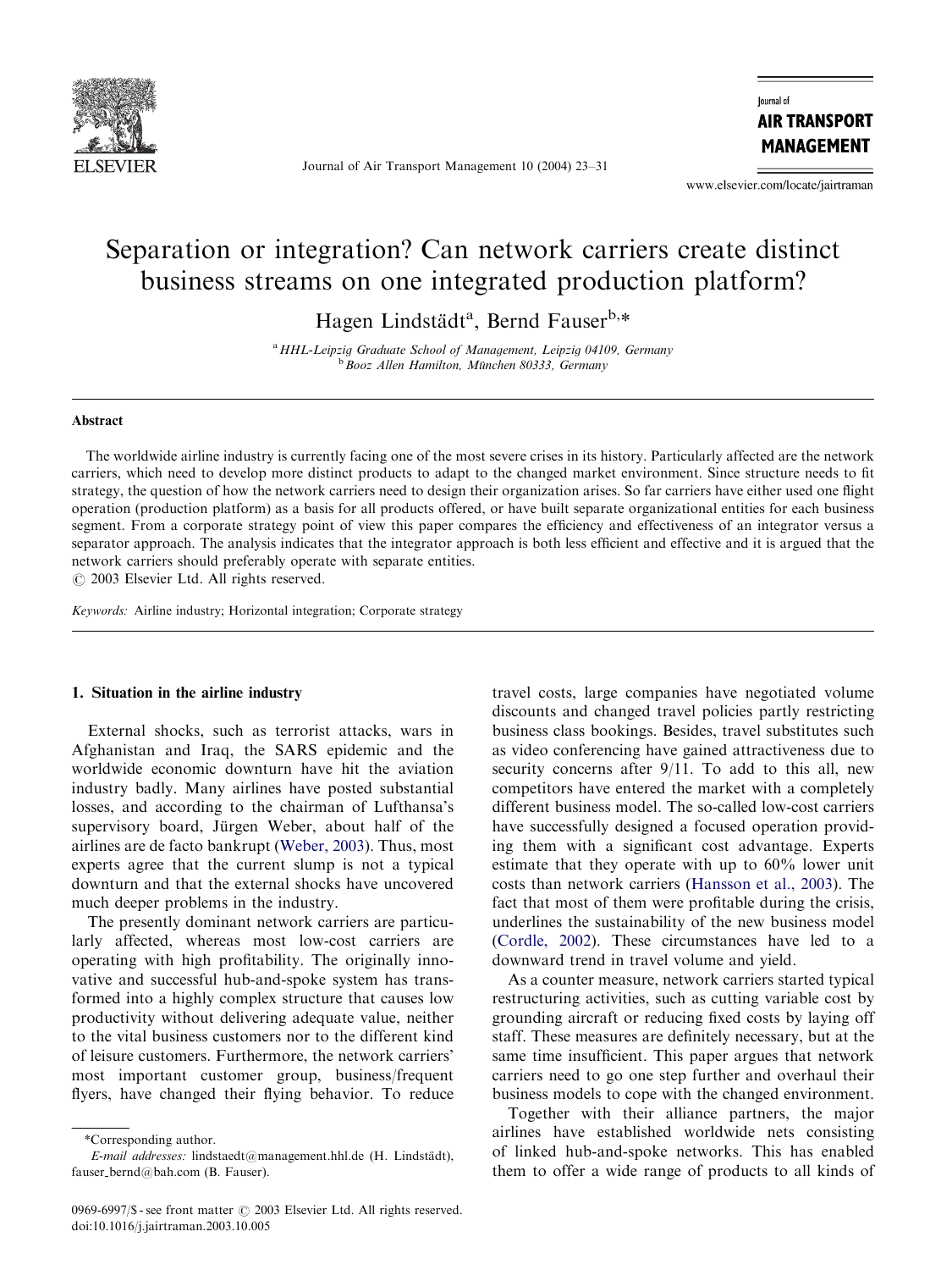customer needs (e.g. business or leisure customers; continental or intercontinental routes) and at the same time allows them to bundle the traffic flows and thereby increase cost efficiency.

Full service carriers have continually introduced new product features and services to stay ahead of the competition because they operate in a market with a high technical homogeneity of input factors (e.g. aircraft, staff, airports). However, due to the low imitation barriers, any competitive advantage based on product differentiation is most likely to erode in a short time. Today the vital business customers receive an indistinct product that does not satisfy their expectations with regard to travel-time, convenience and price. At the same time, full-service carriers deliver an overengineered product to leisure customers who are more price and less time, service and convenience sensitive. By trying to cater to everybody, network carriers have ended up with a product that is neither able to satisfy the business customers quality and service demand, nor the price expectation of the leisure customers.

Furthermore the continuous broadening of the scope of operation, service for all possible customer types and wishes through the same organization (production platform) has raised the complexity cost of the operation significantly. In the end, the strategy for maximization of product range and minimization of costs simultaneously seems to lead to a dead end. Nowadays network carriers are neither leaders in costs nor distinguish themselves in product quality—in Porter's words: they are stuck in the middle [\(Porter, 1980](#page--1-0)).

### 2. Emergence of four distinct airline products

In other industries, such as telecommunications, finance and manufacturing, incumbents that faced similar situations in the past separated their organization into distinct business streams. Traditionally these divisions are lined up according to the operational requirements. Airlines distinguish between the flight distance (continental and intercontinental) or traffic type (point-to-point or and hub-and-spoke). In addition, customer groups should be considered, which can be classified by various criteria, such as purpose of travel (e.g. business, leisure, vacation), price and time sensitivity (e.g. budget or VIP travelers), service orientation, and so on. The separation of charter airlines flying only tourists to their holiday destinations is one example for the separation of one business unit to target one specific customer group.

In Fig. 1, the different traffic and customer types are combined within a matrix. On the vertical axis the type of traffic is distinguished by the distance. The horizontal axis distinguishes between customer value ranging from low value customers (e.g. budget travelers) to high value



Fig. 1. Segmentation of airline products.

customers (e.g. business/frequent flyers). Parallel to the increase of customer value, the demands of these customers diversify. In the case of the budget travelers, for instance, the price is the factor that matters in particular. In contrast, business travelers are characterized by different demands depending on the flight distance, $\frac{1}{1}$  for example. Furthermore, the diagonal arrow displays the growth of complexity. The least complex business is to fly low value customers point-to-point on the continent and the most complex business is to fly premium customers via a hub-and-spoke network across the oceans. Accordingly, the complexity grows parallel to the increase in flight distance and targeted customer value. As shown in the graph, the airline business can be split into four different products, which could be briefly circumscribed as follows:

- *Intercont-Product*: Carriers and their partners focus on intercontinental travel offering a three class product with differentiated services on the ground and in the air (e.g. for first class customers: special lounges, highest convenience and comfort, priority baggage handling, specially trained staff, in-flight entertainment). The network of global alliances secures worldwide coverage. The local alliance partners handle connecting flights. Most flights are routed through the major international hubs. Nonlocal traffic is fed by the other business streams.
- Premium-continental-product: Offering frequent point-to-point (P2P) services to all major cities on the continent. Product features focused on the needs of the time sensitive business/frequent flyers. Less focus on onboard frills, such as entertainment or top quality food, however special focus on fast and convenient pre- and after-flight services on the

<sup>&</sup>lt;sup>1</sup>With the increase in flight-time, the on-flight-service gains importance, while on short flights the convenience and rapidness of the pre- and after-flight services are more important (see [Sterzenbach,](#page--1-0) [1999\)](#page--1-0).